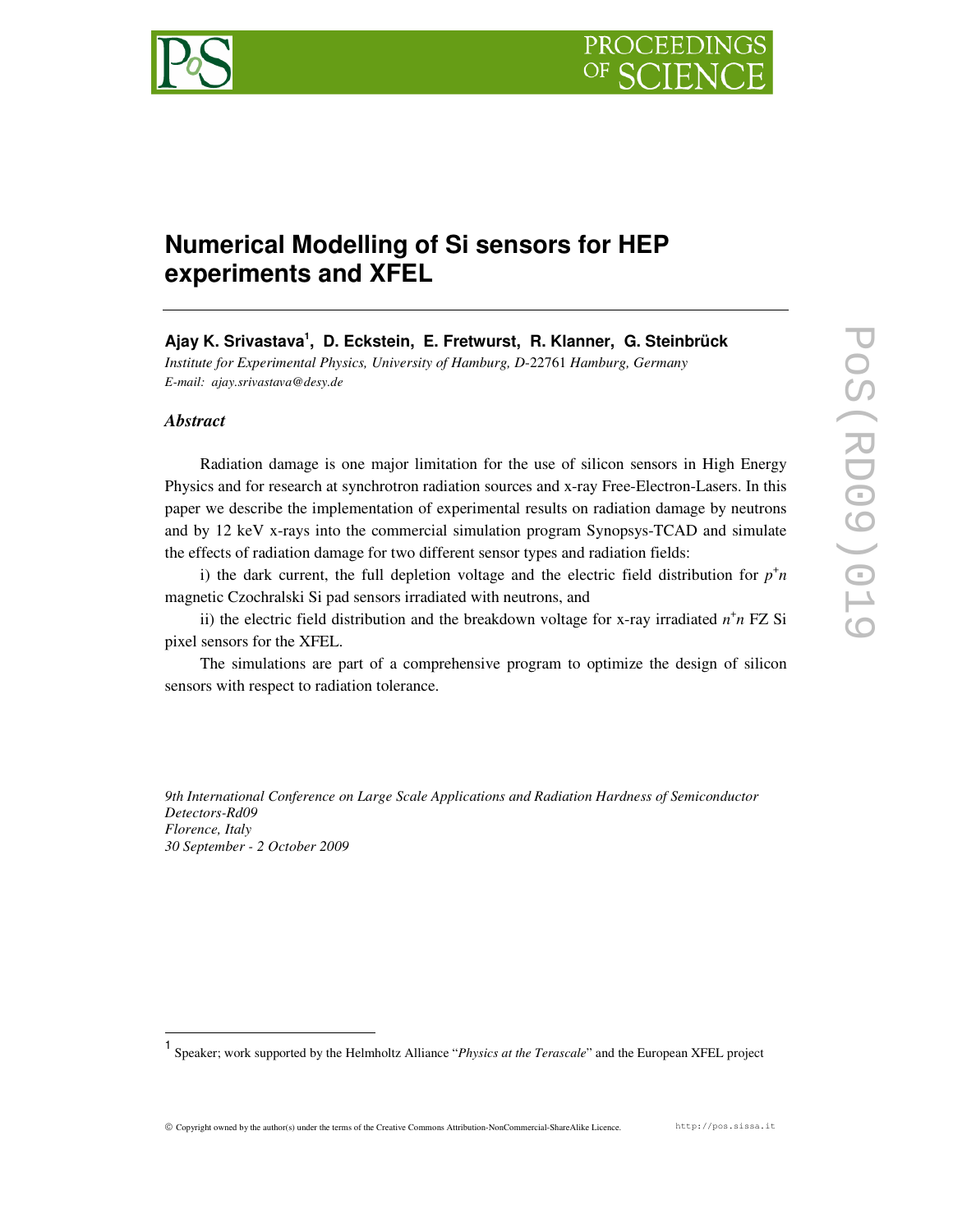## **1. Introduction**

Silicon sensors are widely used as precision tracking detectors at high energy colliders and as energy and position detectors in x-ray science. New accelerator facilities, like a possible luminosity upgrade of the Large Hadron Collider (LHC) to the Super-LHC (SLHC), aiming for a luminosity of  $10^{35}$  cm<sup>-2</sup>s<sup>-1</sup>, and the European x-ray Free-Electron-Laser (XFEL) pose new challenges with respect to radiation tolerance of silicon sensors. The maximum dose expected for 3 years of experimentation at the XFEL is 1 GGy of 12 keV photons.

Two main types of radiation damage occur in silicon sensors [1]:

- 1) *bulk damage*, caused by hadrons, resulting in a change of the effective doping concentration and thus of the full depletion voltage and the electric field distribution in the sensor, an increase in the leakage current due to generation-recombination centers, and a deterioration of the charge collection efficiency due to charge carrier trapping,
- 2) *surface damage*, mainly caused by x-rays, resulting in a build-up of bias dependent charges in the oxide  $(N_{ox})$  and of traps at the Si-SiO<sub>2</sub>-interface  $(N_{it})$ , causing bias dependent charge layers at the interface and surface generation currents (*I*ox).

The detector laboratory of the Institute of Experimental Physics at Hamburg University is involved in a comprehensive program of radiation damage in silicon sensors with the elements: measurement of microscopic and macroscopic damage parameters, defect engineering, sensor simulation and measurement and simulation of signal shapes for different particle in the frame of the CERN RD50 collaboration [2], the Central European Consortium CEC of the CMS collaboration [3], the HGF-Alliance 'Physics at the Terascale' [4]. On the other hand our investigations on surface damage effects are part of the AGIPD collaboration [5] developing an Adaptive Gain Integrating Pixel Detector for the XFEL.

In the first part of the paper (section 2.1) we describe the implementation of experimental data on neutron induced defects in n-type Magnetic Czochralski (MCz) silicon into the commercial device simulation program Synopsys-TCAD [6]. Here we will present experimental results on the dark current and full depletion voltage in comparison to simulations, which include four radiation-induced defects [7, 8]. Special interest on n-type MCz silicon evolved from recent studies on damage effects in mixed radiation fields, i.e. irradiation by charged hadrons followed by neutron exposure [9]. The observed increase of the full depletion voltage is substantially lower compared to n- and p-type float zone (FZ) or p-type MCz Si material. This effect is due to a compensation of the positive space charge introduced by charged hadrons by the creation of negatively charged defects after neutron irradiation.

In the second part (section 2.2) the influence of surface damage effects induced by 12 keV x-rays on the static properties of a proposed  $n^+n$  FZ Si pixel sensor for the application at the European XFEL is outlined. Here the relevant damage parameters (change of the fixed oxide charge  $N_{ox}$  density of interface traps  $N_{it}$  (cm<sup>-2</sup>) and the density of interface traps  $D_{it}(cm^2eV^1)$ ) were taken from experimental data [10, 11] and implemented into the Synopsys-TCAD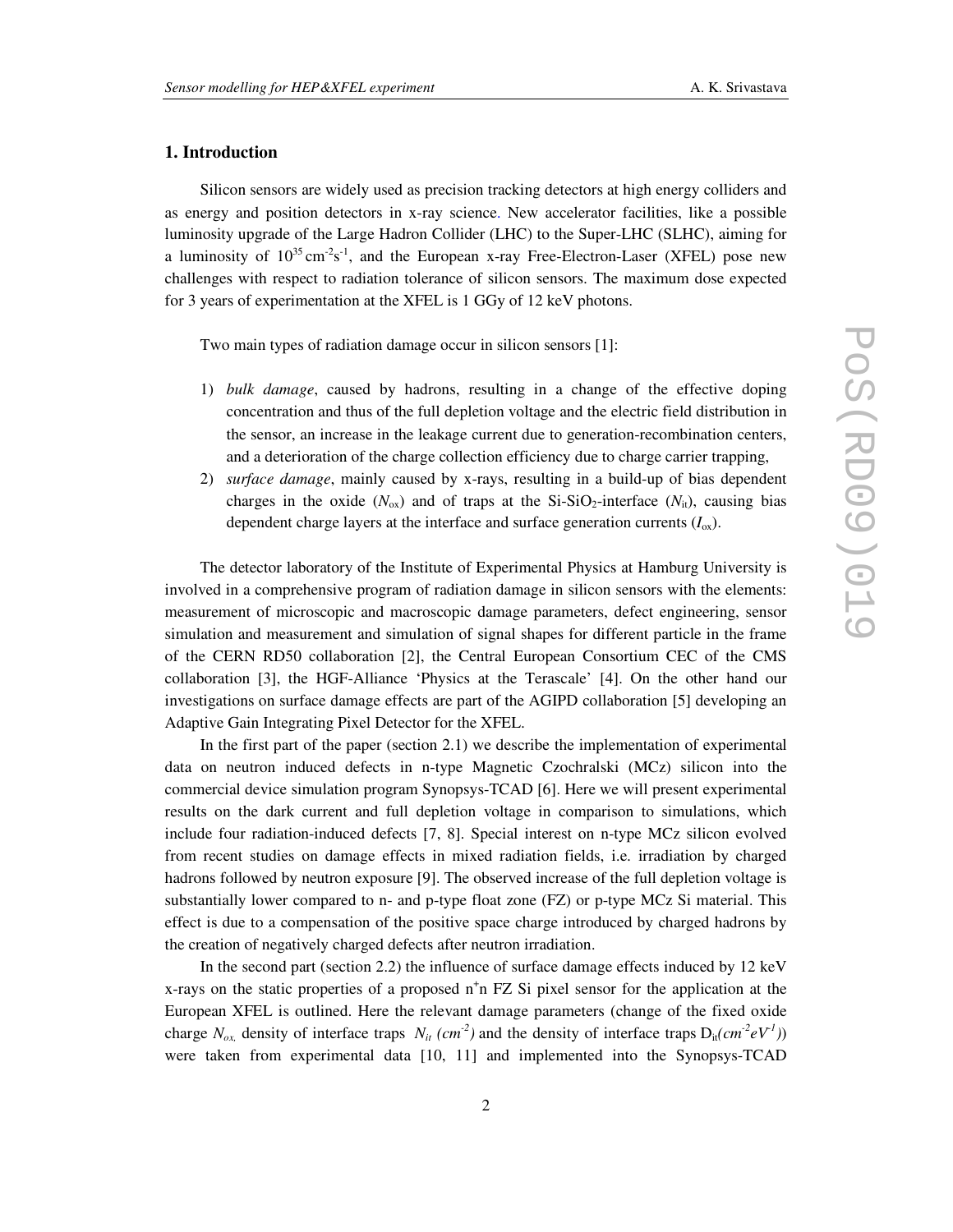simulation program. Simulated distributions of the electric potential, electron density and electric field for a specific sensor layout and a given set of damage parameters will be presented and discussed.

## **2. Simulation and results**

We use the Synopsys-TCAD device simulator. It solves Poisson's equation, the continuity, energy balance and lattice heat equations for holes and electrons. These equations describe the static and dynamic behaviour of carriers in semiconductors under the influence of external fields. The physical models used were Shockley–Read–Hall and Auger recombination, and field-dependent mobility. The impact ionization model is used to calculate the breakdown voltage of the sensor.

We use the following boundary conditions, constant potentials (Dirichlet at the contacts) and external field (Neumann at the  $SiO<sub>2</sub>$  surface and symmetry at the boundaries inside the sensor). For floating guard rings we impose a fixed potential and a null current flow on this contact. The potential of the floating contacts is found starting from an initial guess, using an iterative method.

# **2.1 Dark current field in p<sup>+</sup> n - n + MCz pad sensors**

Radiation damage by energetic neutrons is dominated by the formation of clusters. Here we use "cluster" as a synonym for disordered regions with densely packed conglomerates of vacancies and/or interstitials. So far the knowledge on clusters is quite limited. Neither the structure and the constituents of the clusters nor their influence on the charge carrier capture characteristics are precisely known. Only recently clear evidences for the formation of electrically active extended defects were reported [7, 8, 12, 13]. These studies have revealed that there is a group of cluster-related defects with direct impact on the device performance, i.e. changes in the effective doping, which result in changes of the full depletion voltage, increase of the bulk generation current as well as the degradation of the charge collection efficiency due to charge carrier trapping.

To verify the proper implementation of the bulk damage parameters in the TCAD simulation we use data obtained from microscopic measurements of neutron irradiated  $p^+$ n MCz pad diodes manufactured by CiS [14] on 280 µm thick n-type MCz Si wafers having a resistivity of 873  $\Omega$ cm and an active area of 0.25 cm<sup>2</sup>. We derived a 'four trap level model' from microscopic measurements performed by means of the DLTS- (Deep Level Transient Spectroscopy) and the TSC-method (Thermally Stimulated Current) [7, 8, 13]. The defect parameters are summarized in table 1.

Here  $E_{C,V}$  is the conduction and valance band energy,  $\sigma_{n,p}$  the capture cross sections for electrons and holes, respectively, and  $\eta$  the introduction rate of the defects.. The main properties of the defects in table 1 are: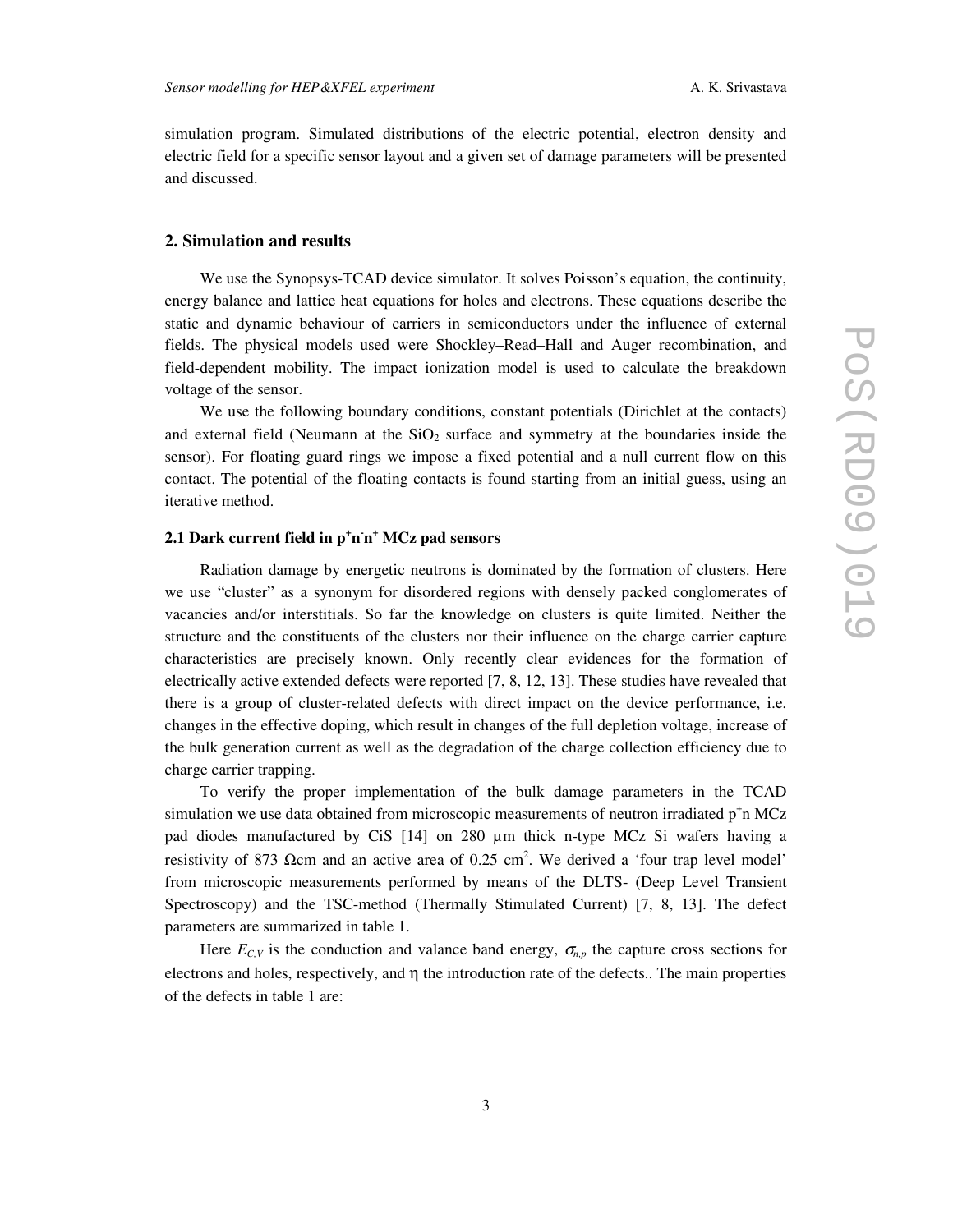| Defect         | Energy level [eV] | $\sigma_n$ [cm <sup>2</sup> ] | $\sigma_p$ [cm <sup>2</sup> ] | $\eta$ [cm <sup>-1</sup> ] |
|----------------|-------------------|-------------------------------|-------------------------------|----------------------------|
| E <sub>5</sub> | $E_C$ –0.46       | $3.0 \times 10^{-15}$         | $4.1 \times 10^{-15}$         | 12.4                       |
| H(152K)        | $E_{V}$ +0.42     | $3.05 \times 10^{-13}$        | $1.0 \times 10^{-13}$         | 0.06                       |
| $C_iO_i$       | $E_V + 0.36$      | $1.64 \times 10^{-14}$        | $2.24 \times 10^{-14}$        | 1.10                       |
| E(30K)         | $E_C - 0.10$      | $2.77 \times 10^{-15}$        | $2.0 \times 10^{-15}$         | 0.017                      |

Table 1 Parameters of the 'four trap level model' for *n*-type MCz silicon.

-E5 is a deep acceptor in the upper half of the band gap. It has been shown that this cluster related defect is mainly responsible for the radiation-induced increase of the dark current [8, 13]. The concentration of E5 as measured by DLTS does not reflect the real concentration because the trap cannot be totally filled with electrons due to potential barriers surrounding the disordered regions [15]. Therefore, the introduction rate has to be increased from  $0.6 \text{ cm}^{-1}$ (DLTS value) to  $12.4 \text{ cm}^{-1}$  in order to reproduce the measured dark current [16].

- H(152K) is a deep acceptor in the lower half of the band gap, negatively charged at room temperature [7, 8]. Thus, it is responsible for the increase of the negative space charge with increasing fluence, leading to type inversion by neutron irradiation [7, 17].

-E(30K) is a shallow donor in the upper half of the band gap [8]. It contributes to an increase of positive space charge and compensates partly the increase of the negative space charge introduced by the defect H(152K).

-The carbon-oxygen complex  $C_iO_i$  is a donor in the lower half of the band gap. This defect only contributes to the positive space charge if at room temperature the capture rate for holes is larger than the one for electrons in the space charge region [18].

The capture cross sections for the cluster related defects  $(E5, H(152K))$  cannot be evaluated from DLTS or TSC measurements with sufficient accuracy. Therefore, we choose as a first guess values derived from charge carrier trapping measurements performed on neutronirradiated sensors [19]. The cross sections  $\sigma_n$  and  $\sigma_p$  were finally tuned, to achieve agreement between simulation and experimental results for a device irradiated with  $5 \times 10^{13}$  n/cm<sup>2</sup>.

Beside TCAD simulations with the 'four trap level model' the macroscopic device properties were also calculated using the relations given in [8, 20] resulting from Shockley-Read-Hall statistics:

$$
N_{\text{eff}} = N_{\text{D}} + \sum n_{\text{T}}^{donor} - \sum n_{\text{T}}^{acceptor} ,
$$
  

$$
n_{\text{T}}^{donor,acceptor} = N_{\text{T}}^{donor,acceptor} \frac{e_{p,n}}{e_p + e_n}
$$
 (1)

where  $N_D$  is the initial doping concentration,  $n_T$  (*donor, acceptor*) the steady state occupancy of the defect levels,  $N_T$  the defect concentration. The emission rates  $e_{p,n}$  for holes and electrons are given by:

$$
e_{n,p} = c_{n,p} N_{C,V} \exp\left(\pm \frac{E_T - E_{C,V}}{k_b T}\right), with \ c_{n,p} = \sigma_{n,p} v_{th,n,p}
$$
 (2)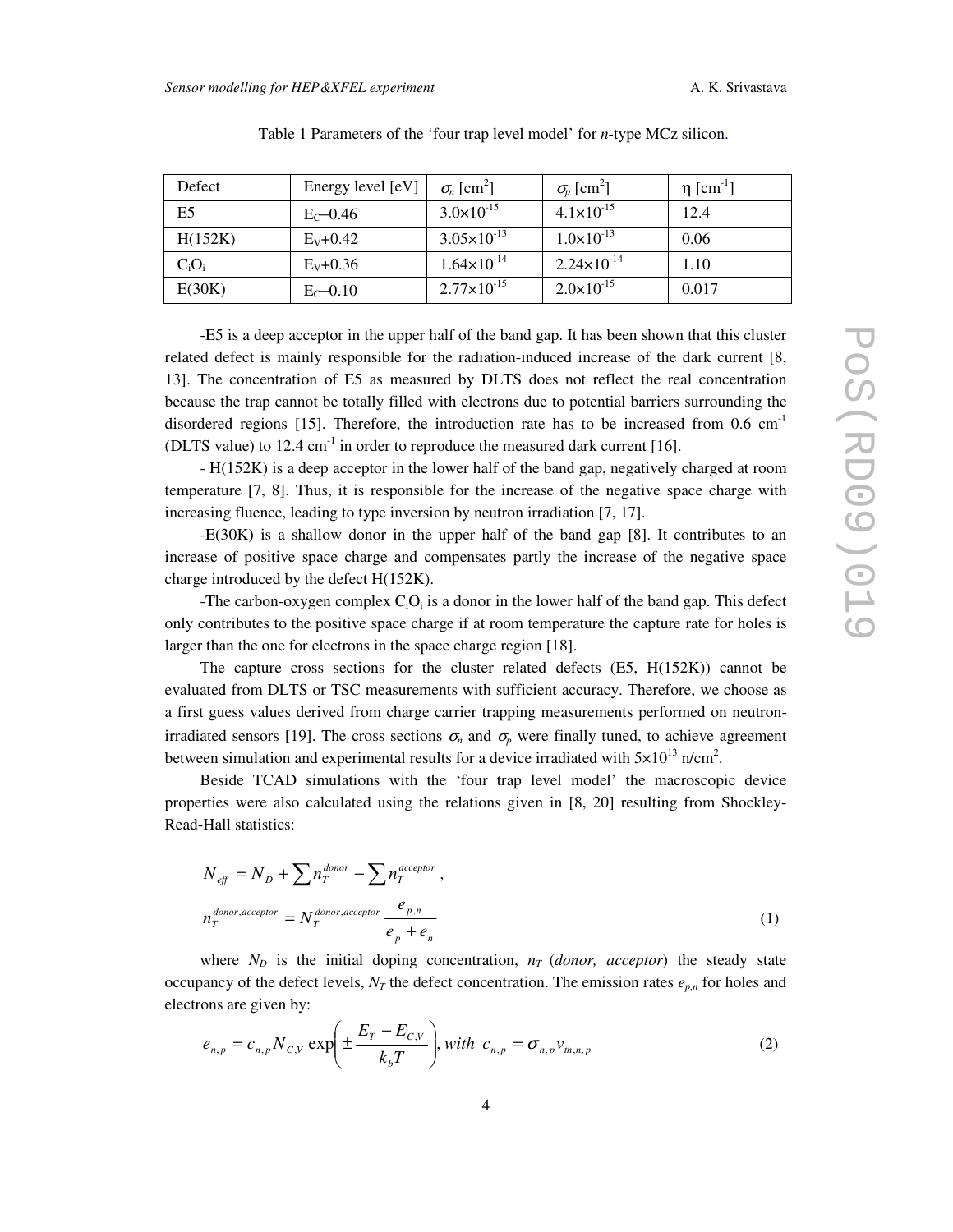$N_{C,V}$  is the effective density of states in the conduction/valance band,  $k_b$  the Boltzmann constant and  $v_{th,n,p}$  the average thermal velocity of electrons/holes.

The reverse current at full depletion is given by:

$$
I(V_{FD}) = q_0 A d \left( \sum e_n n_T^{acceptor} + \sum e_p n_T^{door} \right) \approx q_0 A d \frac{n_i}{\tau_{g, eff}}
$$
(3)

where  $q<sub>0</sub>$  is the elementary charge, A and d are the area and the thickness of the sensor, respectively,  $n_i$  is the intrinsic carrier concentration and  $\tau_{g, eff}$  is the effective generation lifetime.

In Fig. 1 we compare the results of the TCAD-simulations and the calculations  $eq(1)$ eq(3)) based on the microscopic parameters to measured values of the full depletion voltage  $V_{FD}$ and the leakage current at full depletion  $I_l(V_{FD})$  for three different neutron fluences [17].



Figure 1 a) Full depletion voltage  $V_{FD}$  and b) Leakage current versus fluence for 280 µm thick  $p^{\dagger}n$  MCz Si pad sensors.

This comparison serves as a calibration for the damage model of neutron irradiated n-type MCz Si. For the fluence value of  $5 \times 10^{13}$  cm<sup>-2</sup> the space charge in the depleted device is still positive (not inverted) while for the larger fluences  $(1 \times 10^{14} \text{ and } 3 \times 10^{14} \text{ cm}^2)$  the material is inverted to p-type. After the adjustment of the damage parameters the simulation provides a good description of the measurements. The "theoretical calculations" based on Shockley-Read-Hall theory (see above) reproduce the values for *VFD* but underestimate the measured leakage current  $I_L(V_{FD})$ . The underestimation might be due approximation in equation 1. The current related damage constant α at 293 K obtained from the simulation and measurements is  $5.9\times10^{-17}$ Acm<sup>-1</sup>. It should be mentioned that this value is valid for as irradiated devices [Moll]. After short term annealing for 80 min at 60  $^{\circ}$ C the  $\alpha$  value reduces to  $4\times10^{-17}$  Acm<sup>-1</sup>.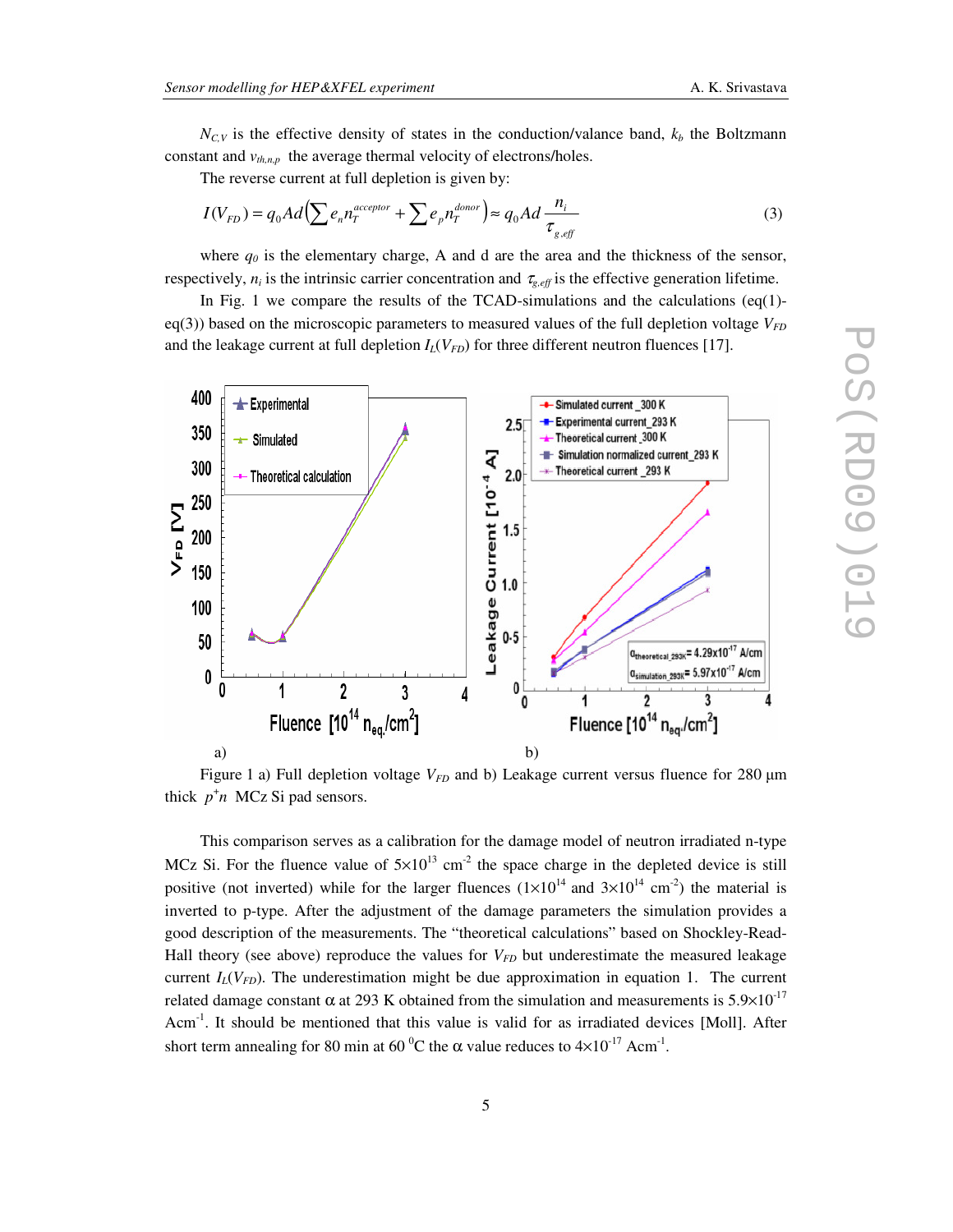

Figure 2 a) E-field versus depth (*y*) in a  $p^{\dagger}n$  MCz Si pad sensor irradiated to  $10^{14} n_{eq}$  for two values of the generation lifetime (double peak electric field).

The TCAD simulation also allows us to study the impact of deep traps on the spatial distribution of the electric field in the sensor. Fig. 2 shows two field distributions E(y) across the sensor depth y  $(p^+$  implant at  $y = 0$ ) for two generation lifetimes of 4.5 ns and 450 ns. The applied reverse bias voltage 100 V is the same for both cases. The field distribution for the life time of 450 ns (blue line), as derived from eq.(3), corresponds to a fluence value of  $10^{14}$  cm<sup>-2</sup>. As can be seen from Fig. 2 the electric field as function of y is non-linear with a dominant increase of the field towards the  $n^+$  back plane (y=d). Also at the  $p^+$  electrode the field strength is larger compared to the region between  $20 - 50 \mu m$ . Such a field distribution is typical for a highly irradiated and type-inverted device with maxima at both electrodes (so called double junction or "Double Peak" (DP) electric field). This effect is the result of a non-homogeneous occupancy of the deep traps due to the y-dependence of the thermally generated electron and hole densities responsible for the dark current [21]. For shorter generation lifetimes (larger current densities) the effect becomes more prominent as shown in Fig. 2 (red line,  $\tau_{g} = 4.5$  ns).

#### **2.2 Pixel sensors for the XFEL**

At the European Free-Electron-Laser XFEL the sensors will be exposed to surface doses of up to 1 GGy of 12 keV x-rays. For this x-ray energy displacement damage effects can be excluded. I/V-, C/V- and TDRC- (Thermally Dielectric Relaxation Current)-measurements on gate controlled diodes and CMOS capacitors fabricated by CiS [14] on 2 k $\Omega$ cm n-type float zone (FZ) Si have shown that oxide charge density, interface trap density and surface generation velocity saturate, and even decrease beyond a dose of several MGy [11]. Based on the results at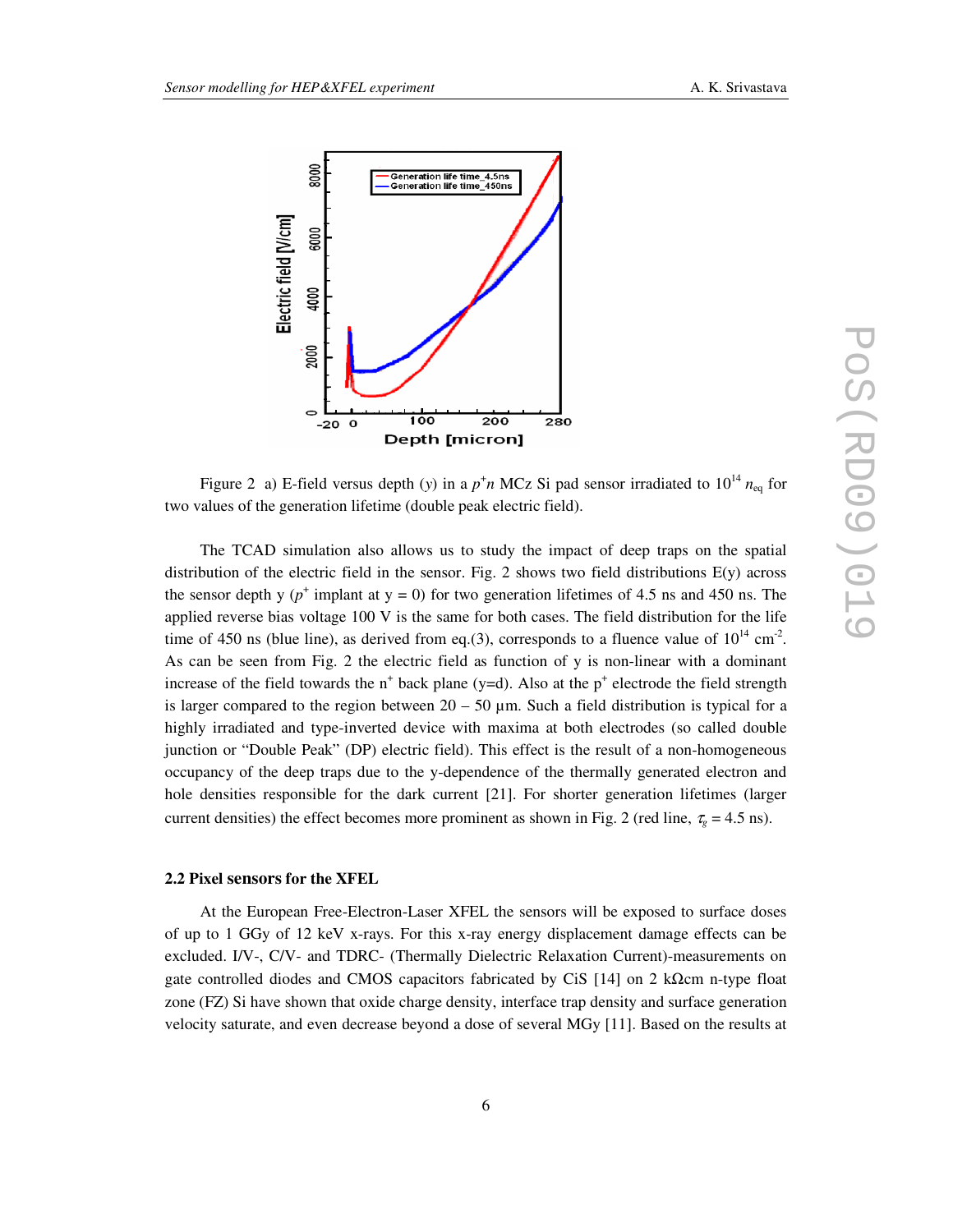5 MGy we use for the simulations an oxide charge density of  $N_{ox} = 2 \times 10^{12}$  cm<sup>-2</sup> and two gaussian shaped interface trap level distributions with the parameters given in table 2.

Table 2 Parameters of the interface trap levels derived from measurements of gated diodes irradiated to 5 MGy. Given are the energy distance from the conduction band, the assumed rms width  $\sigma_{it}$  of the level and the trap density  $D_{it}$ .

| type     | Energy level [eV]<br>$E_c - E_{\rm it}$ | $\sigma_{it}$ [eV] | $D_{\text{it}}$ [cm <sup>-2</sup> eV <sup>-1</sup> ) |
|----------|-----------------------------------------|--------------------|------------------------------------------------------|
| acceptor | $E_c - 0.35$                            | 0.05               | $4x10^{12}$                                          |
| acceptor | $E_c$ -0.60                             | 0.05               | $4x10^{13}$                                          |

At present the decision on the sensor layout  $(n^{\dagger}n \text{ or } p^{\dagger}n)$  has not been taken. It is however clear, that 500  $\mu$ m thick sensors are desirable to achieve a high detection efficiency for 12 keV x-rays. In addition, the sensors should be operated well above full depletion voltage, to control charge explosion (plasma) effects [22] at the expected high photon densities of  $10^5$  per 200×200  $\mu$ m<sup>2</sup> pixel. Thus, the sensors should stand operating voltages of 1 kV for doses up to 1 GGy. These requirements (high voltage operation and minimizing plasma effects) favour the  $n^{\dagger}n$ layout because collection of electrons is faster compared to that of holes.

As first step we have simulated the edge of the  $n^+n$  FZ Si pixel sensor. A schematic crosssection of the layout with 3 guard rings (GR1-GR3), 1 current ring (CR) and 1 current terminating ring (CTR) is shown in Fig.3a and the lateral dimensions (numbers in units of  $\mu$ m) at the  $p^+$  side are presented in Fig. 3b.

A realistic simulation of the cut edge is difficult due to the high damage of the crystal structure which leads to a highly conductive layer. Therefore, the potential at the edge of the  $p^+$ side will the same as at the edge of the n<sup>+</sup> side which is at ground. The CTR is grounded and collects the major part of the current from the cut edge while the CR, which is also set to ground potential, collects only a small fraction of this current and part of the bulk current generated in this region. This design decouples the high leakage current from the active sensor volume.

The sensor material is *n*-type silicon with a doping concentration of  $N_D = 10^{12}$  cm<sup>-3</sup> and has a thickness of 500 µm. The full depletion voltage is found to be 197 V. The x-rays enter through the non-segmented  $p^+$ -contact (bottom) and the signals are collected on  $n^+$ -pixels at the opposite side. The voltage drop occurs over the guard rings surrounding the  $p^+$ -implant. Here we assume a linear voltage drop between the main  $p^+$  n junction and the  $p^+$  current ring CR. Table 3 presents the most important parameters used in the simulation beside the interface trap parameters given in table 2.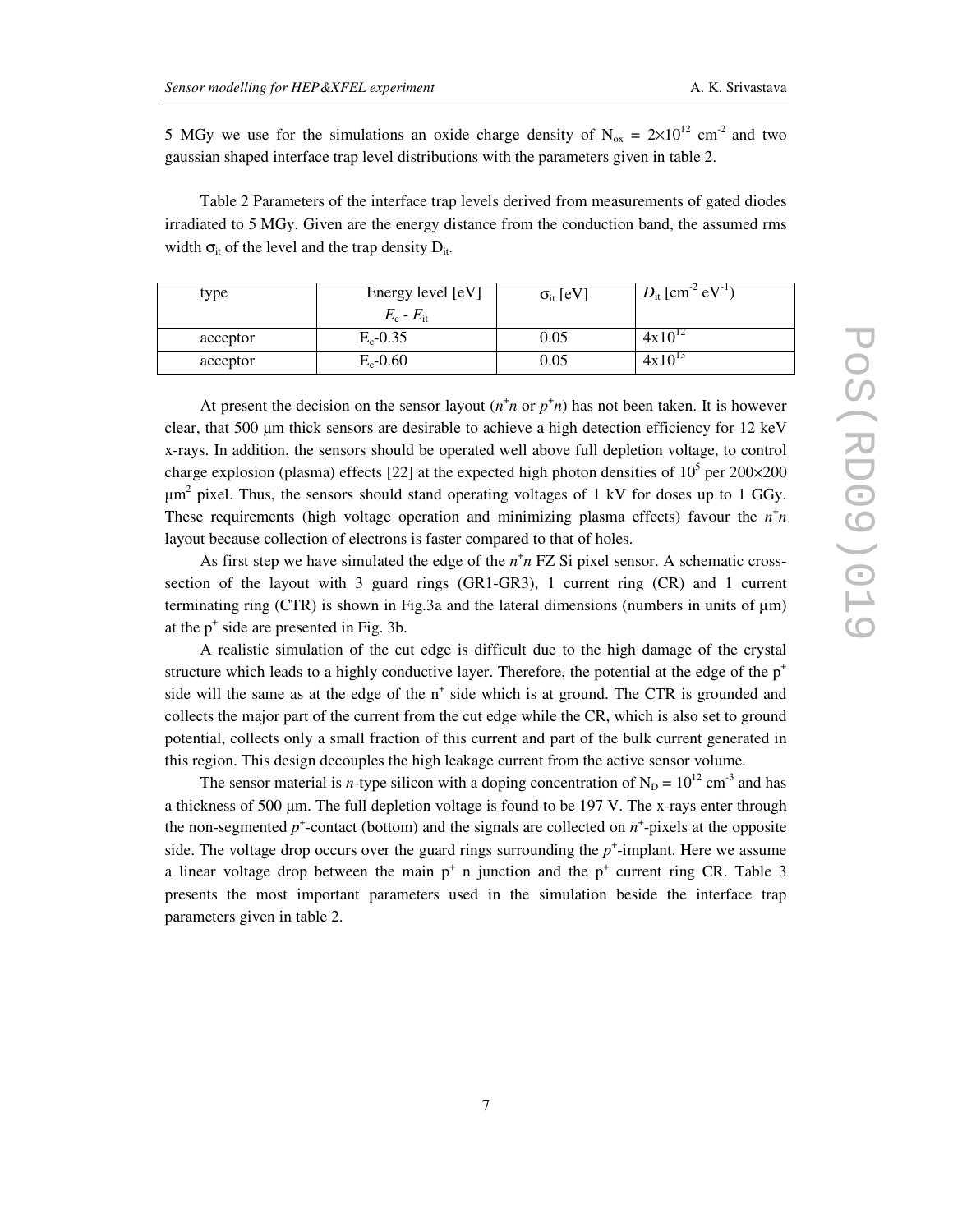.

| parameter                            | value                        |
|--------------------------------------|------------------------------|
| doping concentration $(N_D)$         | $1x10^{12}$ cm <sup>-3</sup> |
| oxide+nitride thickness $(t_{ox})$   | $0.4 + 0.1 \mu m$            |
| $p^+$ junction depth $(X_i)$         | $1 \mu m$                    |
| guard ring spacing $(\overline{GS})$ | $42.5 \mu m$                 |
| guard ring width (GW)                | $10 \mu m$                   |
| device thickness $(W_N)$             | $500 \mu m$                  |
| $n^+$ implant junction depth         | $5 \mu m$                    |
| metal-overhang width $(W_{MO})$      | 5 um                         |



Table 3 Main parameters for the simulated x-ray pixel sensors.

Figure 3 a) Schematic cross-section of  $n^+n$  FZ Si pixel sensor design b) Lateral dimensions in  $\mu$ m of the p<sup>+</sup> side of the pixel sensor simulated (*V*<sub>0</sub>: bias voltage, *V*<sub>1</sub> = 0.75x *V*<sub>0</sub>, *V*<sub>2</sub> = 0.5x *V*<sub>0</sub> and  $V_3 = 0.25$ x  $V_0$ ), CTR: Current terminating ring, CR: Current ring and GR: Guard ring.

Fig. 4 shows the results of the simulations, the electric potential (Fig. 4a), the electric field (Fig. 4b), the electron density (Fig. 4c), the surface electric field 0.5  $\mu$ m below the SiO<sub>2</sub>-Si interface (Fig. 4d) and a zoomed view of the E-field near the curvature of the main  $p^+n$  junction (Fig. 4e). For the simulation the potentials of the 3 guard rings were kept at constant potential steps (see caption Fig. 3), the current ring (CR) at zero volt and the current terminating ring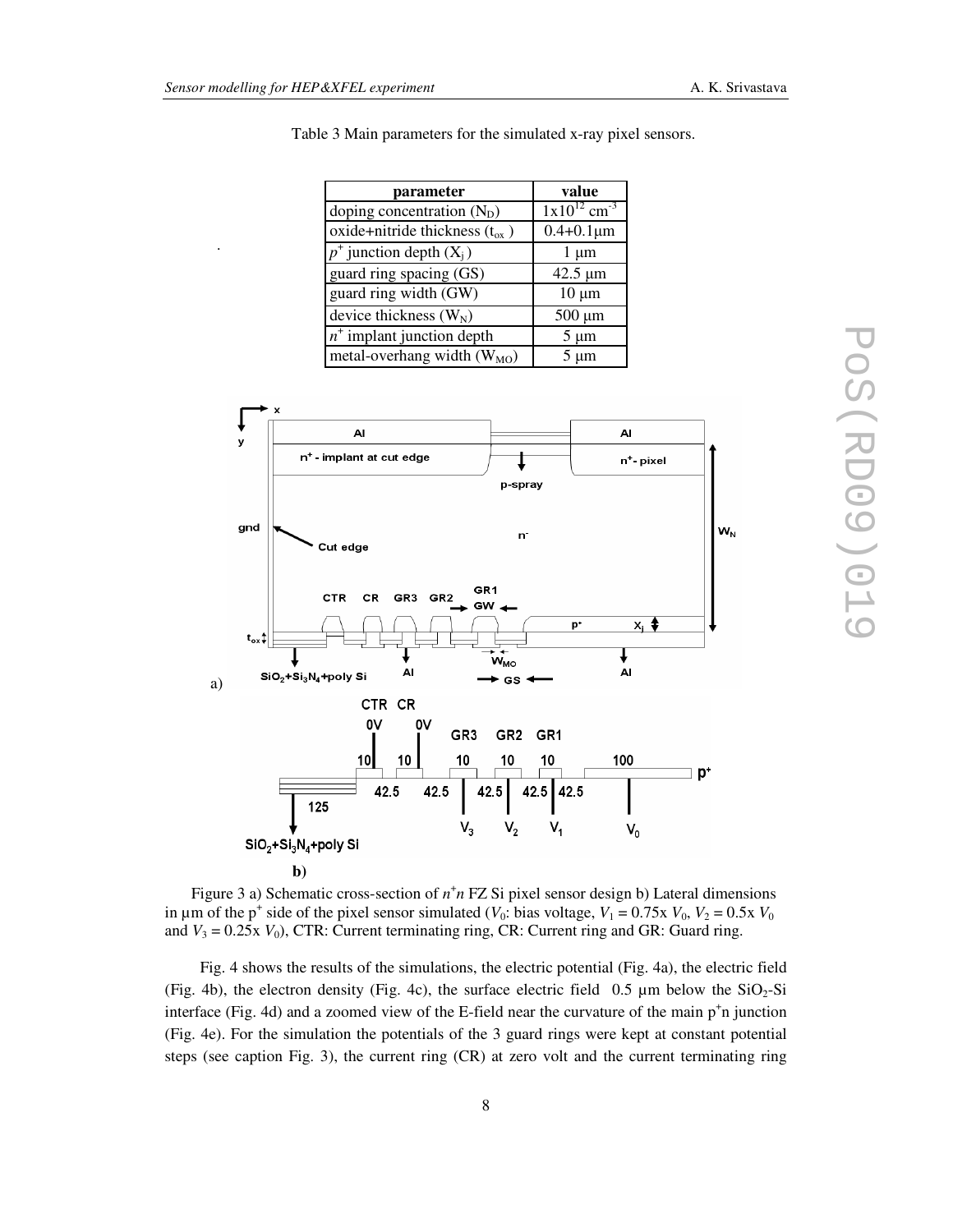$(CTR)$  at the same potential. The bias voltage was applied to the main  $p^+$  contact and ramped up to 1 kV. Breakdown occurred at a voltage of 995 V. The maximum electric field is reached at the curvature of the main p<sup>+</sup>n junction (see Fig. 4e). It is noted, that the radiation induced acceptor traps at the  $SiO<sub>2</sub>$ -Si interface partially compensate the effects of the oxide charges.

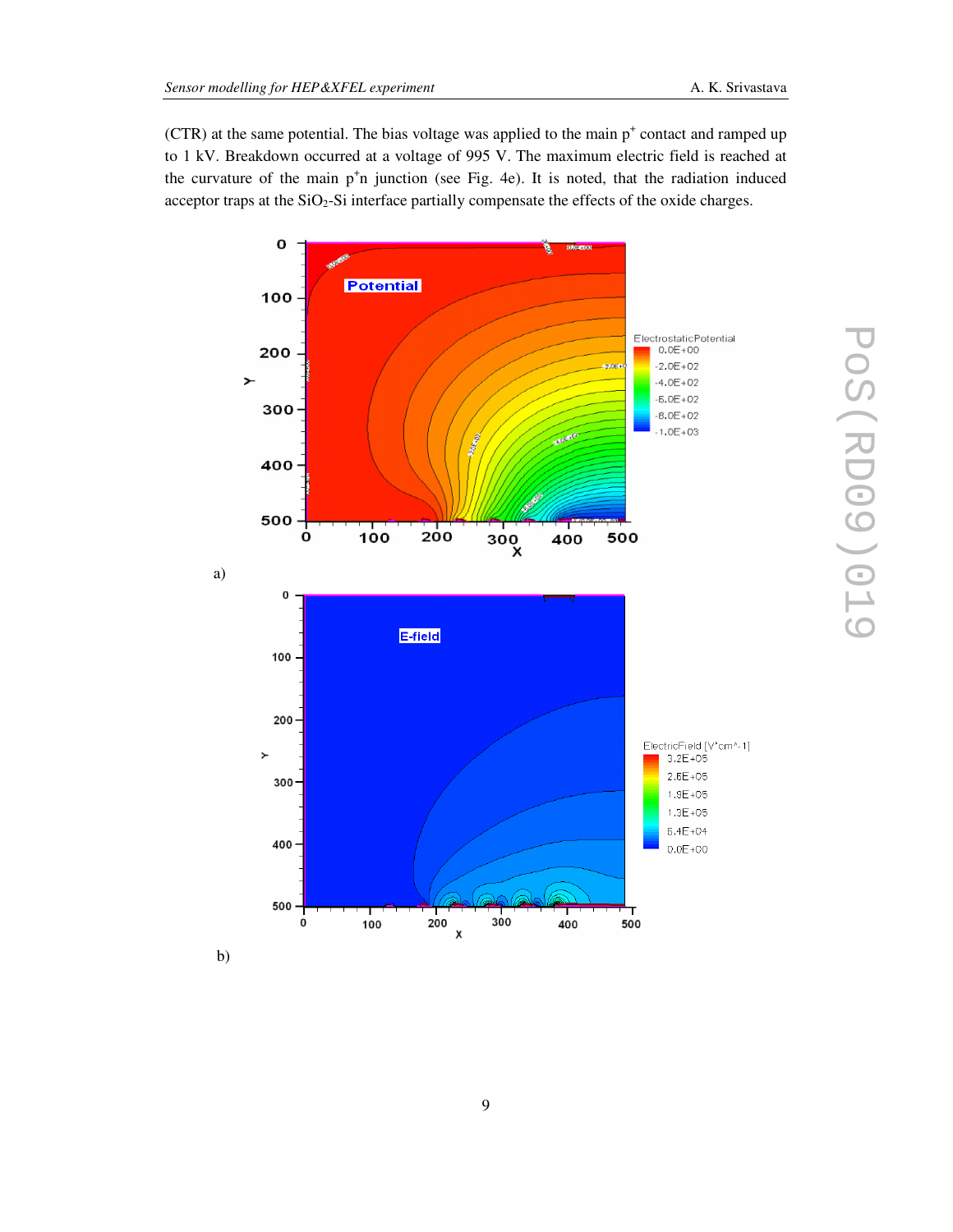

Fig. 4 Results of the simulation of the  $n^+n$  FZ Si pixel sensor a) Electrostatic potential, b) Electric field, c) Electron density, d) Surface electric field,  $0.5 \mu m$  below the  $SiO<sub>2</sub>$ -Si interface, and (e) zoomed view of the E-field near to the  $p^+$  curvature (breakdown region).

## **3. Summary and conclusions**

For sensors irradiated with neutrons the simulations presented achieve a good description of the dose dependence of the dark current, the depletion voltage and the electric field distribution in the sensor. Next we will implement mixed (neutrons and energetic charged hadrons) irradiations and study the effects of charge carrier trapping.

For sensors irradiated with x-rays the simulation work has just started. On the other hand the AGIPD collaboration has not yet decided if the sensors will be of  $n-(n^+n)$  or of  $p$ - type  $(p<sup>+</sup>n)$ . The aim is to design a pixel sensor of 500  $\mu$ m thicknesses, which is able to stand an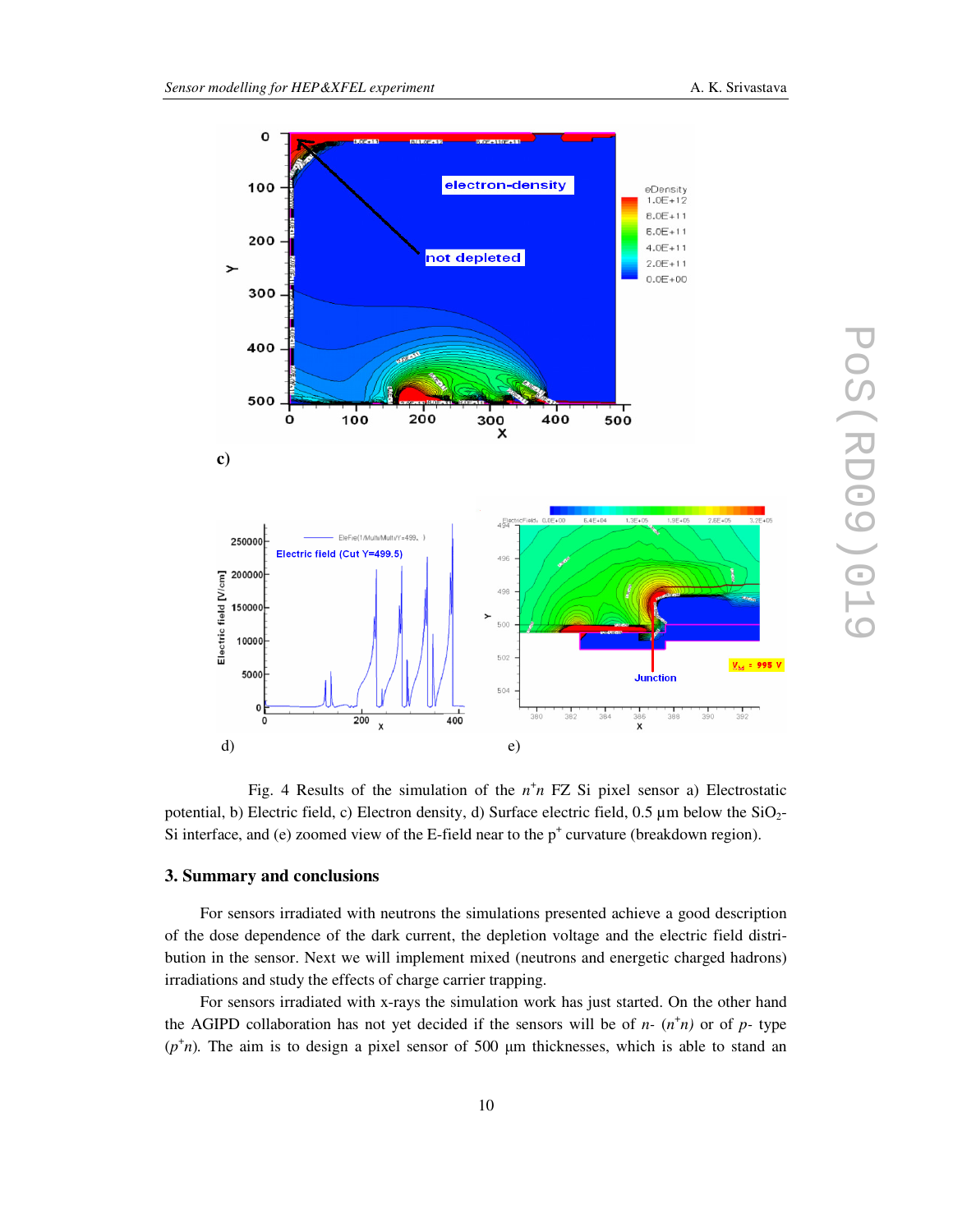operating voltage of at least 1 kV to control charge explosion effects for x-ray doses between 0 and 1 GGy.

#### **References**

- [1] G. Lindström, "*Radiation damage in silicon detectors*", Nucl. Instr. and Meth. A512 (2003) 30
- [2] RD50 collaboration, http://rd50.web.cern.ch/rd50/
- [3] CEC, Central European Consortium, collaboration for the upgrade of the CMS silicon tracker
- [4] Helmholtz Alliance 'Physics at the Terascale', http://www.terascale.de/
- [5] AGIPD (Adaptive Gain Integrating Pixel Detector), http://hasylab.desy.de/instrumentation/detectors/projects/agipd/
- [6] Synopsys Inc., TCAD software, http://www.synopsys.com/Tools/TCAD/DeviceSimulation/
- [7] I. Pintilie et al., *"Cluster related hole trap with enhanced-field emission the source for long term annealing in hadron irradiated Si diodes",* Appl. Phys. Lett. 92 (2008) 024101
- [8] I. Pintilie, G. Lindström, A. Junkes, E. Fretwurst, "*Radiation-induced point- and cluster-related defects with strong impact on damage properties of silicon detectors*", Nucl. Instr. and Meth. A 611 (2009) 52-68
- [9] G. Kramberger, V. Cindro, I. Dolenc, I. Mandić, M. Mikǔz, M. Zavrtanik, "*Performance of silicon pad detectors after mixed irradiations with neutrons and fast charged hadrons*", Nucl. Instr. and Meth. A 609 (2009) 142-148
- [10] E. Fretwurst, F. Januschek, R. Klanner, H. Perrey, I. Pintilie, F. Renn, "*Study of the radiation hardness of silicon sensors for the XFEL*", poster presented at the Nucl. Sci. Symposium IEEE, Dresden 2008, Germany, Conf. record N30-400
- [11] E. Fretwurst, R. Klanner, H. Perry, I. Pintilie, T. Theedt, *"Radiation damage studies for silicon sensors for the XFEL"*, accepted for publication in Nucl. Instr. and Meth. A
- [12] R. M. Fleming, C. H. Seager, D. V. Lang, E. Bielejec, and J. M. Campbell, "*A bistable divacancylike defect in silicon damage cascades*", J. Appl. Phys. 104 (2008) 083702
- [13] A. Junkes, D. Eckstein, I. Pintilie, L. Makarenko, E. Fretwurst, "*Annealing study of a bistable cluster defect*", Nucl. Instr. and Meth. A 612 (2010) 525-529
- [14] CiS Institute for micro sensors and photovoltaics GmbH, 99099 Erfurt, Germany, http://www.cismst.de/
- [15] E. V. Monakhov, J. Wong-Leung, A. Yu. Kuznetsov, C. Jagadish, and B. G. Svensson, "*Ion mass effect on vacancy-related deep levels in Si induced by ion implantation*", Phys. Rev. B, Vol. 65 (2002) 245201
- [16] M. Petasecca, F. Moscatelli, D. Passeri, G.U. Pignatel, " *Numerical simulation of radiation damage effects in p-type and n- type FZ silicon detectors*", IEEE Trans. Ncucl. Sci., VOL. 53, NO. 5 (2006) 2971-2976
- [17] E. Fretwurst et al., "*Radiation damage studies on MCz and standard and oxygen enriched epitaxial silicon devices*", Nucl. Instr. and Meth. A 583 (2007) 58-63